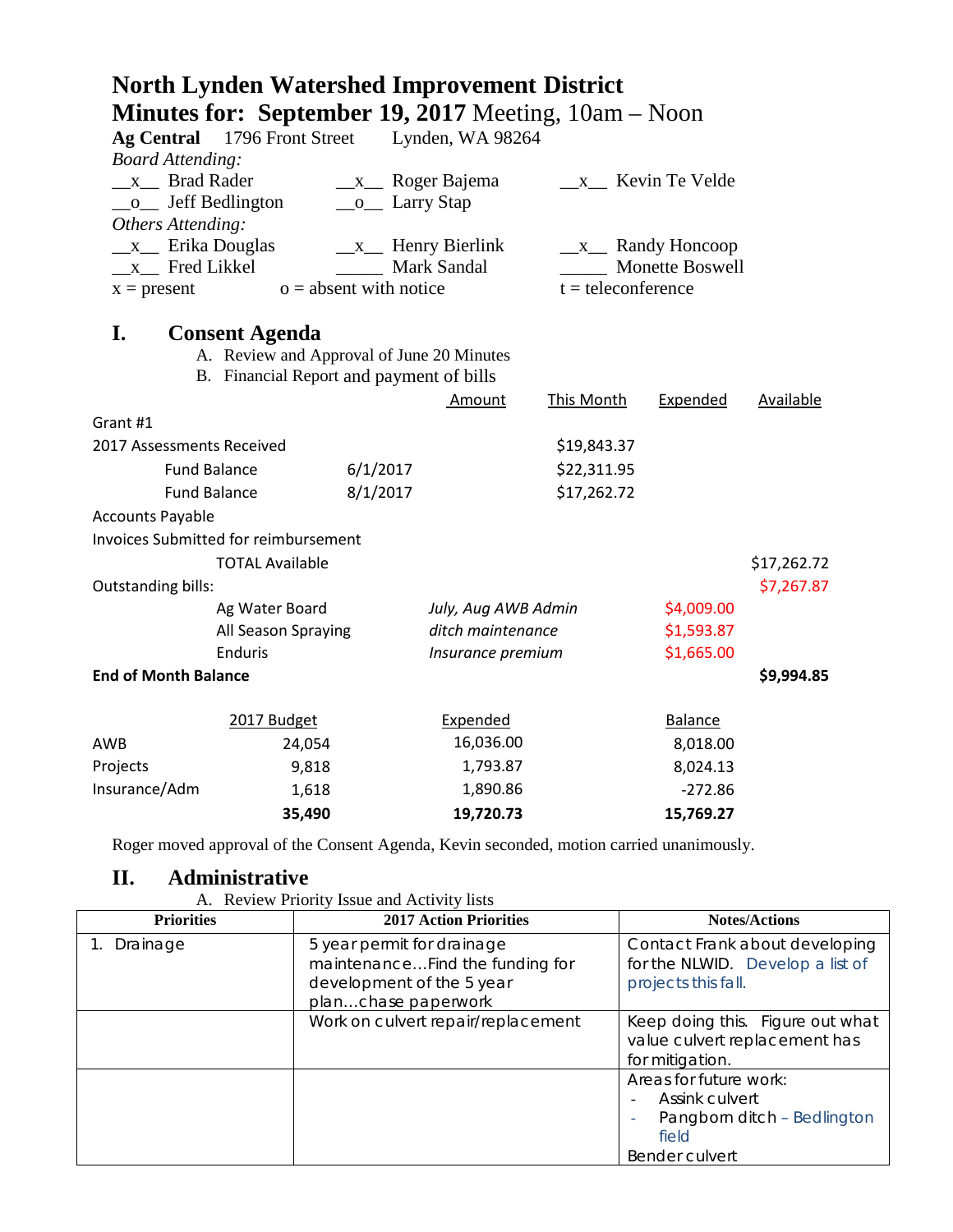| <b>Water Quality</b> | Continue our water quality work with<br>Whatcom County Public Works, and<br>Lynden | In progress |
|----------------------|------------------------------------------------------------------------------------|-------------|
| 3. Water Rights      | Support the AWB's work in this area.                                               | In progress |

#### B. 2018 Workplan & Budget

- a. Budget planning for 2018 assessment rates AWB has presented a draft budget request similar to 2017. The WID needs to assess its project needs and determine if a change in WID assessment rate is needed. A decision needs to be made at the October Board meeting. The NLWID's project budget is \$9,818. Anticipated expenses in 2018 are \$1,600 for spraying. Mitigation costs are not yet clear.
- b. Nominations Roger Kevin moved to nominate Roger for another three-year term, Brad seconded, motion carried unanimously.
- c. Legal Notice must be published in Lynden Tribune October 18, 25, November 1

#### **DRAFT PUBLIC NOTICE** – *all Watershed Improvement Districts*

*Residents within the Bertrand, Drayton, Laurel, North Lynden, South Lynden, and Sumas Watershed Improvement Districts have an opportunity to:*

*1) Nominate candidates for election to the Board of the District – one position in Bertrand, two in Drayton, two in Laurel, one in North Lynden, two in South Lynden, and two in Sumas – candidates must file with the secretary of the district a declaration in writing of their candidacy, or a petition of nomination signed by at least ten qualified electors of the district, not later than five o'clock p.m. on the first Monday in November.*

*2) Inspect the 2018 Assessment Roll and represent your interests to the District Board which will serve as a Board of Equalization. Equalization issues in the Bertrand will be heard at 2pm, November 13th, for Sumas at 1pm, November 14th, for South Lynden at 3pm, November 14th, for Laurel at 10am, November 13th, for North Lynden at 10am, November 21st, and for Drayton at 3pm, November 21st, all at the District's office. The Assessment Roles for all Districts are available for inspection from October 18th to November 11th.*

*Nomination forms and the assessment roles are available at the Districts' offices located at 1796 Front Street, Lynden.*

#### **III. Drainage/Habitat**

- A. Cleaning and Mitigation for Bender and Assink Road projects Brad has been able to get great assistance and support for NSEA and Lynden Christian students. The opportunity to restore Fishtrap has been welcomed.
- B. Ditch maintenance Lynden sprayed the Benson ditch. Our spray program has been completed for 2017.
- C. 5-year programmatic permit Frank Corey has hopes of being able to work on the NL application in early 2018. The board intends to have projects identified this fall.

### **IV. Water Quality**

- A. Monitoring Results Erika presented results that were encouraging. We are not yet reaching water quality targets but "the decline is significant" and "we have only a little way to go". Roger suggested that a chart that demonstrated the progress in reducing fecal counts. Erika offered to produce a "progress chart". The City of Lynden has established a protocol for following up on any high counts and have been aggressive about following up. Erika was asked about the future of funding for Fishtrap testing. She felt the County would be prone to keep the Fishtrap program going while possibly dropping some sites where we are not learning much and switching to others. Fred reported that they Portage Bay numbers were in line for a reopening of shellfish beds. More positive numbers will be the case for trusting that the problems have been taken care of.
- B. ZAP unit locations, installation,  $O \& M$ , reporting a station is located at the LC fish hatchery.
- C. South Lynden source tracking project delayed, will be in place Aug –November.
- D. N Study Fred noted that WFF and the DPC helped to fund a N-study locally. The results demonstrate the improving N numbers in our soils. A Press Release is forthcoming.